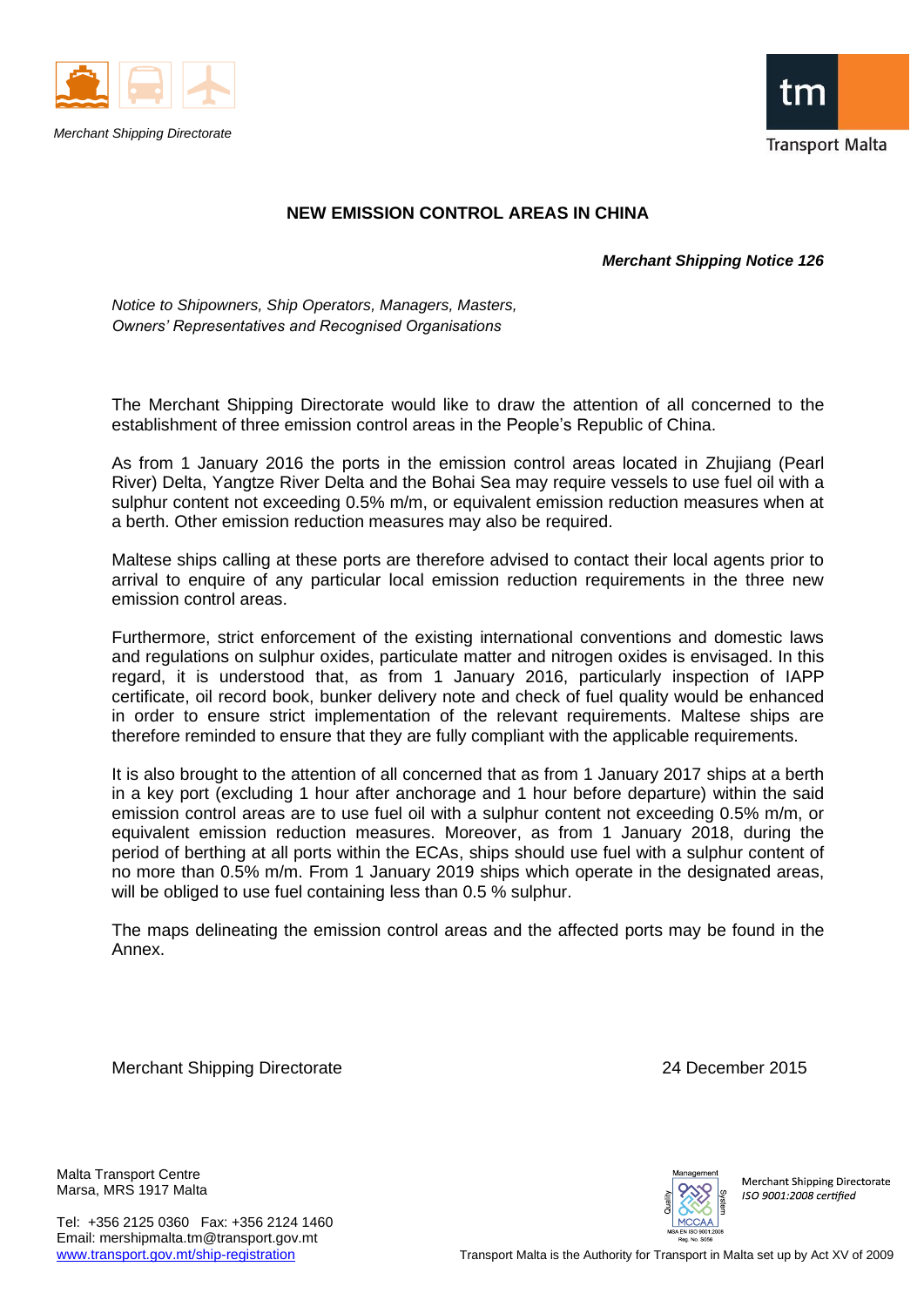

## **Annex**





- Sea boundaries: the sea area within the lines connecting the points of A, B, C, D, E and F (excluding the waters of Hong Kong and Macau) as sketched above. Point A: The Shoreline junction point of Huizhou and Shanwei Point B: 12 nautical miles away from Zhentouyan Point C: 12 nautical miles away from Jiapeng Archipelago Point D: 12 nautical miles away from Weijia Island Point E: 12 nautical miles away from Dafanshi Island Point F: The Shoreline junction point of Jiangmen and Yangjiang
- Inland water areas: navigable inland waters under administrative jurisdiction of 9 cities including Guangzhou, Dongguan, Huizhou, Shenzhen, Zhuhai, Zhongshan, Foshan, Jiangmen and Zhaoqing.
- Key ports: Shenzhen, Guangzhou and Zhuhai.

Malta Transport Centre Marsa, MRS 1917 Malta

Tel: +356 2125 0360 Fax: +356 2124 1460 Email: mershipmalta.tm@transport.gov.mt



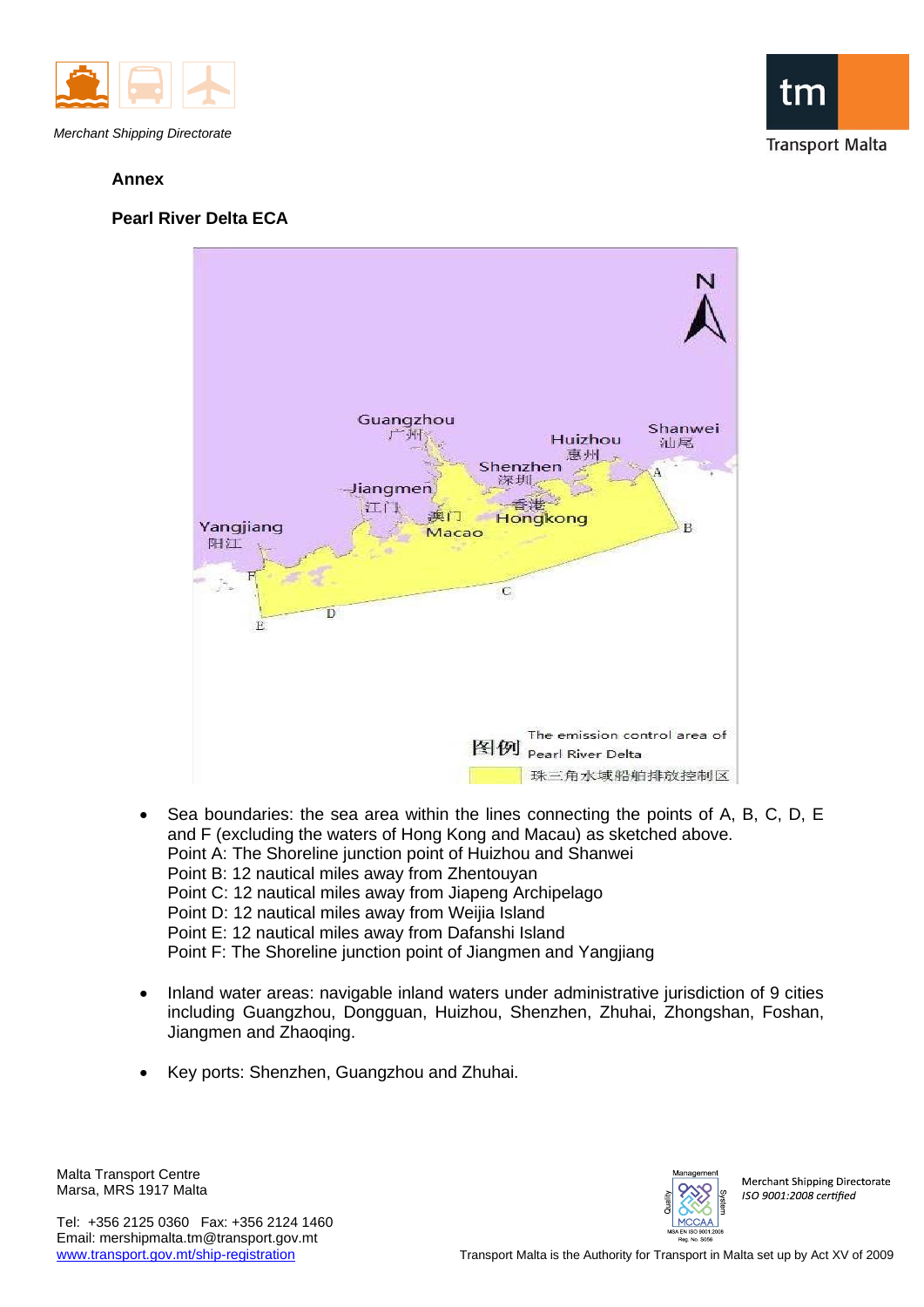

*Merchant Shipping Directorate*

## **Yangtze River Delta ECA**





- Sea boundaries: the sea area within the lines connecting the points of A, B, C, D, E, F, G, H, I and J.
	- Point A: The Shoreline junction point of Nantong and Yancheng Point B: 12 nautical miles away from Wai Ke Jiao Island Point C: 12 nautical miles away from Sheshan Island Point D: 12 nautical miles away from HaiJiao Point E: 12nautical miles away from Southeast Reef Point F: 12nautical miles away from Two Brothers Reef Point G: 12 nautical miles away from Yushan Archipelago Point H: 12 nautical miles away from Taizhou Islands (2) Point I: 12 nautical miles away from junction point of shoreline of Taizhou and shoreline of Wenzhou Point J: Junction point of shoreline of Taizhou and shoreline of Wenzhou
- Inland water areas: navigable waters under the administrative jurisdiction of 15 cities including Nanjing, Zhenjiang, Yangzhou, Taizhou, Nantong, Changzhou, Wuxi, Suzhou, Shanghai, Jiaxing, Huzhou, Hangzhou, Shaoxing, Ningbo, Zhoushan and Taizhou.
- Key ports: Shanghai, Ningbo-Zhoushan, Suzhou, Nantong.

Malta Transport Centre Marsa, MRS 1917 Malta

Tel: +356 2125 0360 Fax: +356 2124 1460 Email: mershipmalta.tm@transport.gov.mt



Merchant Shipping Directorate ISO 9001:2008 certified